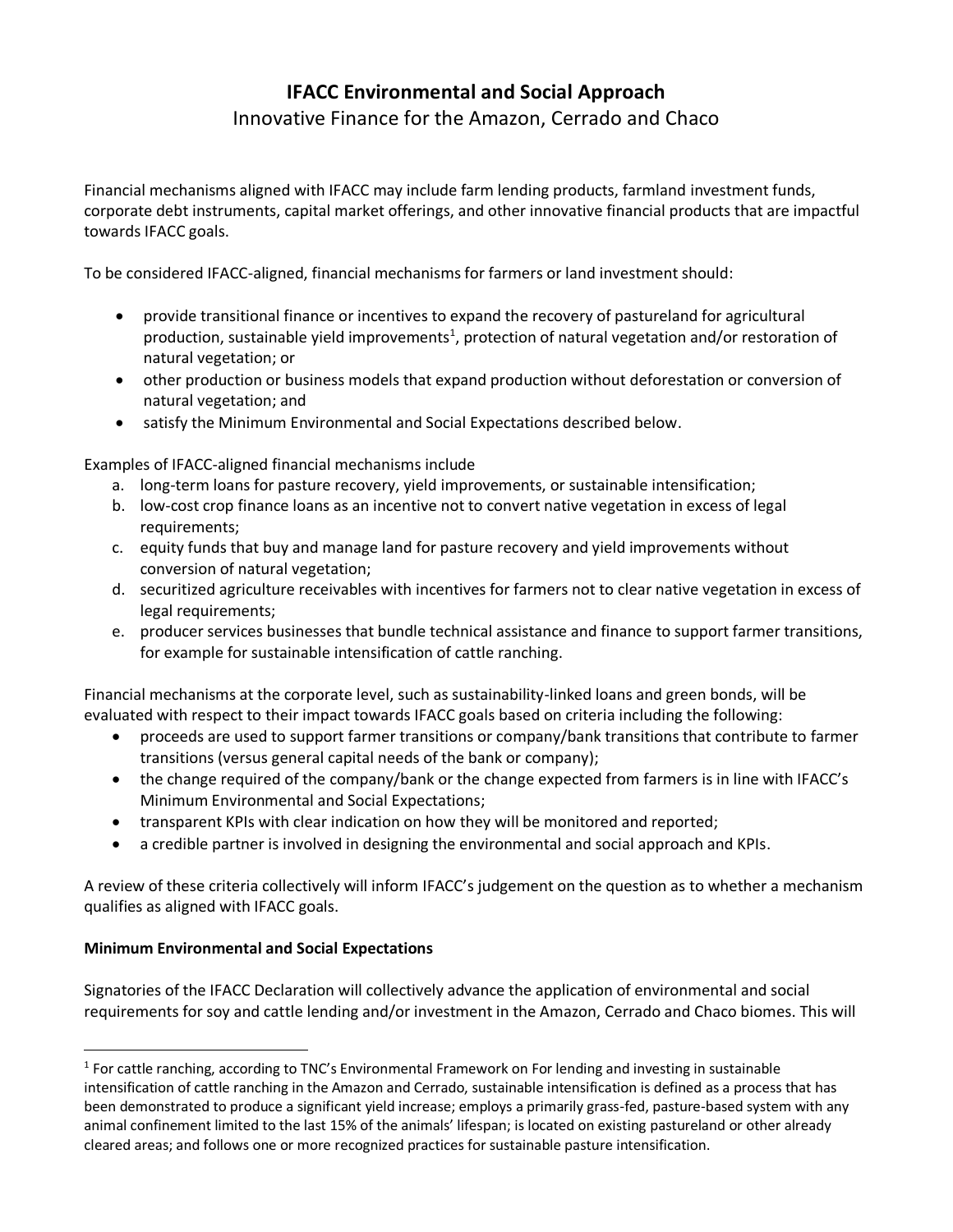be supported by the following minimum E&S expectations, and E&S frameworks which may exist in each country and are consistent with these minimum E&S expectations.

## **Geographic scope**

Only lending and investments in soy and other rotational crops<sup>2</sup> and cattle in the Amazon (Brazil), Cerrado (Brazil), and Chaco (Paraguay and Argentina) biomes shall be considered.

*IFACC signatories are further encouraged to identify preferential areas within these biomes, based on the potential environmental impact related to sustainable intensification and pasture recovery, and/or the existence of landscape-level efforts to reduce deforestation.*

# **Deforestation and conversion free**

All IFACC-linked lending and/or investment shall be free of deforestation and conversion of native vegetation<sup>3</sup>. A deforestation/conversion cut-off date of no later than 01/01/2020 shall be adopted.

*IFACC signatories are further encouraged to set more ambitious deforestation and conversion-free commitments that extend beyond their IFACC-linked lending and investment.* 

#### **Legal compliance**

In all its operations, the clients (borrowers/investees) and the investors (lender/credit service provider) must comply with all relevant national and sub-national environmental and social laws and regulations.

In the context of IFACC, laws and regulations pertaining to the following topics are particularly relevant:

- **Forest Protection:** clients (borrowers/investees) shall comply with forest and/or ecosystem protection laws and regulations applicable to the Amazon, Cerrado and Chaco biomes. This includes, but is not limited to, the "Forest Code" (Law 12651/2012), in Brazil; the "Forest Law" (Law 26331/07), in Argentina; and the "Forest Law" (Law 422/73), in Paraguay.
- **Land Tenure:** clients (borrowers/investees) shall have unquestionable right to use the land, be it as land title, land lease agreement, proof of possession or other legally recognised form of land tenure.
- **Protected Areas:** clients (borrowers/investees) shall avoid any overlap with and adverse impacts upon legally protected areas and internationally recognized areas<sup>4</sup>, unless legally permitted<sup>5</sup>.
- **Indigenous Peoples and Local Communities:** Clients (borrowers/investees) shall ensure no violation of land, cultural, and natural resource rights of indigenous peoples and local communities (IPLCs)<sup>6</sup>.

<sup>6</sup> IFACC signatories shall follow either the accountability framework Operational Guidance on Respecting the Rights of Indigenous Peoples and Local Communities [\(https://accountability-framework.org/wp-](https://accountability-framework.org/wp-content/uploads/2020/09/OG_Respecting_Rights_IPLC-2020-5.pdf)

<sup>&</sup>lt;sup>2</sup> While the primary focus is on soy and cattle production, often soy is grown in rotations with other crops such as corn and cotton, and these crops can also be integrated with livestock production.

<sup>&</sup>lt;sup>3</sup> The concepts "deforestation-free" and "conversion-free" should be understood as defined by the Accountability [Framework initiative](https://accountability-framework.org/the-framework/contents/definitions/) – AFi. For the cattle sector, please note that this includes indirect sourcing as well.

<sup>4</sup> As defined by IFC Performance Standard 6, this includes: UNESCO Natural World Heritage Sites, UNESCO Man and the Biosphere Reserves, Key Biodiversity Areas, Other Effective areas based Conservation Measures (OECMs), and wetlands designated under the Convention on Wetlands of International Importance (the Ramsar Convention).

<sup>&</sup>lt;sup>5</sup> In this case, IFACC signatories are further encouraged to require clients to meet the criteria defined in IFC Performance [Standard 6](https://www.ifc.org/wps/wcm/connect/topics_ext_content/ifc_external_corporate_site/sustainability-at-ifc/policies-standards/performance-standards/ps6) for projects located within a legally protected area or an internationally recognized area, as applicable.

[content/uploads/2020/09/OG\\_Respecting\\_Rights\\_IPLC-2020-5.pdf\)](https://accountability-framework.org/wp-content/uploads/2020/09/OG_Respecting_Rights_IPLC-2020-5.pdf) or the IFC PS 7: Indigenous Peoples (https://www.ifc.org/wps/wcm/connect/topics\_ext\_content/ifc\_external\_corporate\_site/sustainability-at-ifc/policiesstandards/performance-standards/ps7)